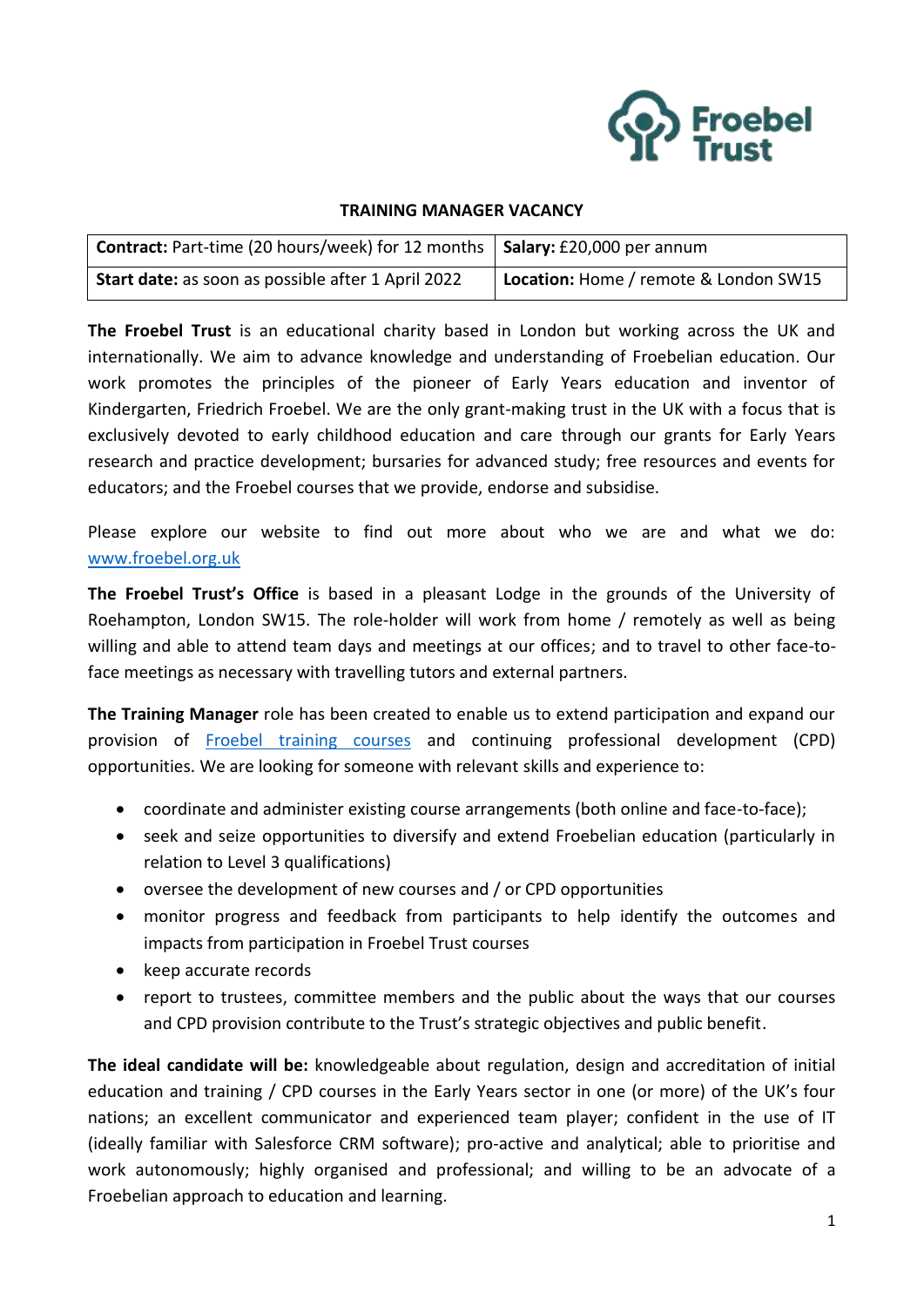

The role-holder will work closely with the Programme Manager (Events and Training) and with the Froebel Trust's team of Travelling Tutors. They will report to the Chief Executive Officer and collaborate with her in relation to strategy. They will work with the Finance Manager in relation to course budgets, income and expenditure; and with the Communications Director in relation to publicity about training opportunities, outcomes and benefits. In addition, they will need to liaise with the Programme Officer (Grants) to ensure seamless development and use of the Froebel Trust's Salesforce Customer Relationship Management (CRM) System. Every two or three months, they will be expected to attend and intermittently report at meetings of our Trustees and committee members who govern and guide our work. Currently these meetings are held remotely (via Zoom) or in a hybrid format.

**The contract** is offered on a part-time, fixed term basis for a period of 12 months. The salary for this part-time post will be £20,000. The Training Manager will be employed for 20 hours a week with days and hours negotiable as long as they meet business needs. After 12 months, there may be a possibility to move to a permanent contract, depending on individual performance, and the Trust's strategic priorities and resource allocations. An 8% employer contribution to a personal pension is offered as well as paid holiday entitlement (this will be pro rata, based on 28 days per year for full-time contracts) plus public holidays. Some flexibility is required from team members for occasional evening / weekend work and for travel to and from events and meetings.

#### **HOW TO APPLY**

**If you would like more information** about the Froebel Trust and the Training Manager role, please email: [office@froebeltrust.org.uk](mailto:office@froebeltrust.org.uk) to organise an informal phone or Zoom conversation with Dr Sacha Powell, Chief Executive Officer.

**To apply for this post** we ask that you first read the information below about the Main Responsibilities, Person Specification and Terms and Conditions for the post. To apply, please send your CV and a covering letter (max. 2 sides of A4) indicating why and in what ways you are suitable for this position at the Froebel Trust. Please make reference to the experience, knowledge, skills and behaviours required for the post. Ensure that you include your email address and/or a contact telephone number and the name and contact details for two people who have known you in a professional capacity for at least 12 months and who would be willing to provide a reference.

**Send your documents** as attachments to an email addressed to: [office@froebeltrust.org.uk.](mailto:office@froebeltrust.org.uk) Please write 'Training Manager Application' in the subject line of your email.

**The deadline for applications** is 13.00 hours / 1pm (UK time) on Thursday 17 March 2022. Late or incomplete applications will not be accepted.

**Shortlisted applicants** will be contacted by email no later than 5pm on Monday 21 March and invited to attend an initial interview via Zoom (or similar).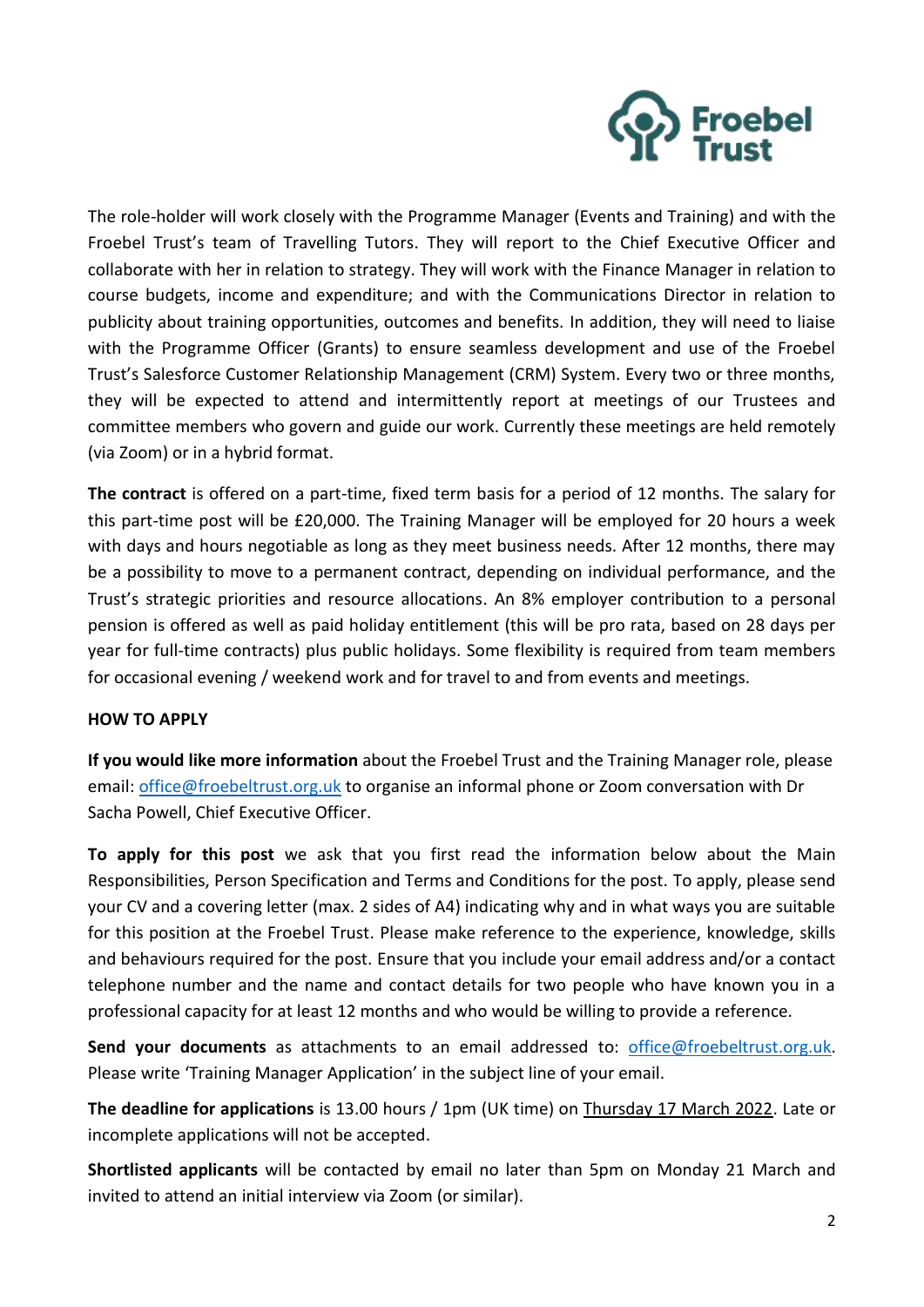

**The interview** will consist of an introductory conversation with members of the Executive Team followed by a short presentation and interview, which is likely to be with Trustees/Committee members and the Chief Executive Officer.

**A candidate's presentation** should last up to 10 minutes max., and should be about: "Opportunities for the Froebel Trust to expand its training and CPD offer". Slides may be used.

**We are aiming to hold interviews on Monday 28 March and candidates should allow up to 60 minutes for their time with us**. We will do our best to find mutually convenient times for all shortlisted candidates. Please let us know of any adjustments we may need to make to ensure you can be included if you are shortlisted for interview.

**Unsuccessful applications:** we regret that limited capacity means that we are not able to provide feedback for candidates who have not been shortlisted. If you have not heard from us by 5pm on Thursday 17 March, unfortunately this means that your application has not been shortlisted. We are grateful to everyone who has expressed an interest in the position and taken the time to apply to us.

#### **JOB SPECIFICATION – TRAINING MANAGER**

Main purposes of the role:

- 1. To administer the Froebel Trust's existing Short / Online Froebel Trust courses
- 2. To extend the Trust's training and CPD portfolio
- 3. To gather data to monitor and report progress and outcomes to Council / Committees

# Key tasks:

- 1. All administration relating to: course bookings, tutor allocation and CPD, apprentice tutor training, online course set-up and recordings, liaison with course participants, updating course materials, record-keeping, distributing and arranging return of resources etc.
- 2. Exploring the possibilities and business opportunities for new courses within the existing programme, as well as new programmes (e.g. at Level 3); and developing a framework / content for new courses in collaboration with others.
- 3. Ensuring that the Trust's funded research and other new Froebelian research and evidence are embedded within existing and newly developed courses.
- 4. Gathering, analysing and reporting on course participation and outcomes.
- 5. Attending internal & external meetings or events to support, promote or report on the courses and to develop new training opportunities.
- 6. Working closely with colleagues to ensure good and effective course management including sharing information to help mitigate risks; developing an understanding of the impact of our courses, and celebrating good practice to help promote Froebelian principles widely.
- 7. Representing the Trust externally, including attending relevant meetings and events.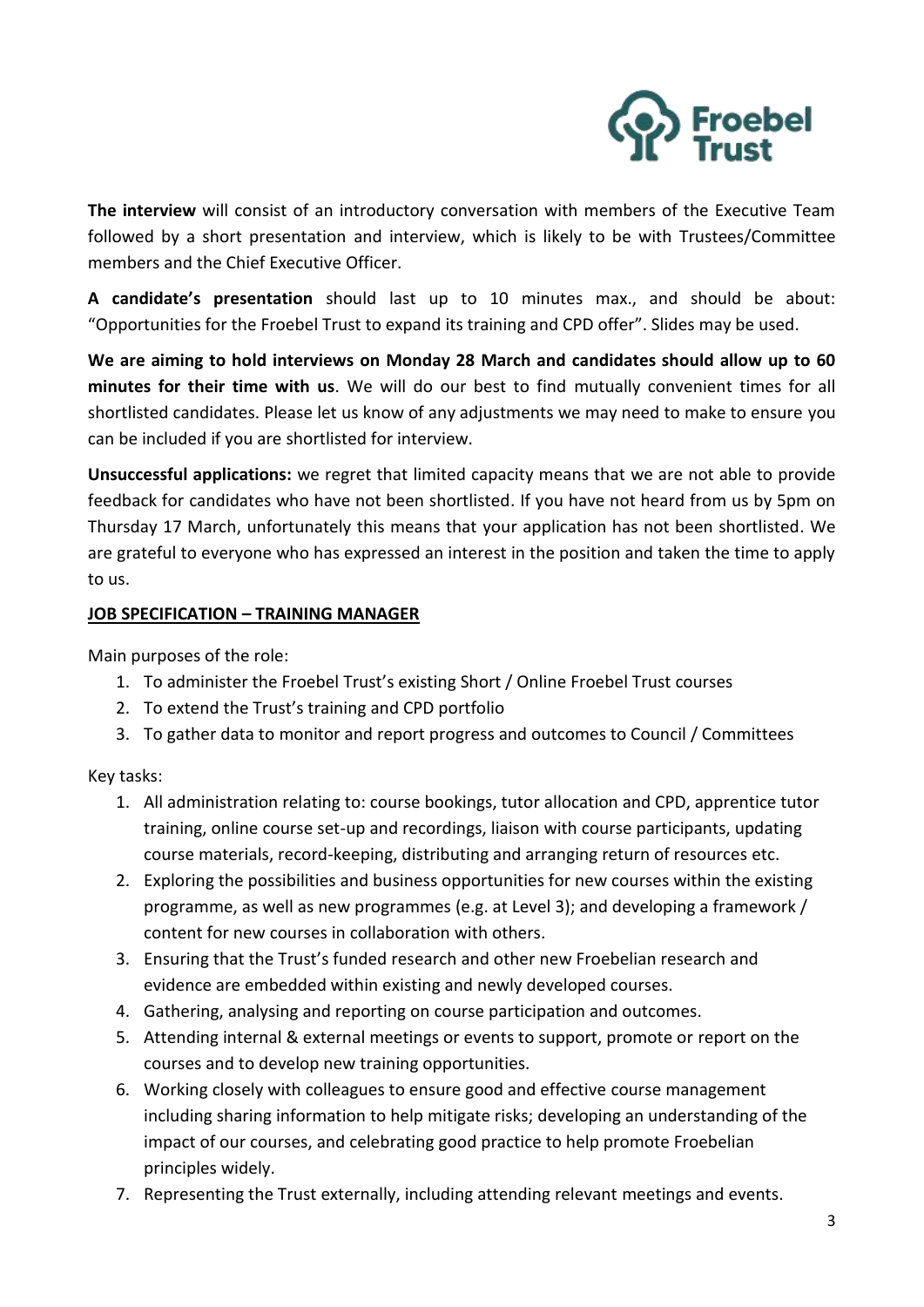- 8. Covering for colleagues in their absence.
- 9. Other duties needed to fulfil the role and the work of the Froebel Trust.

Key objectives:

- 1. Growing: To expand course participation, extend and diversify the portfolio of training opportunities and help to build tutor capacity.
- 2. Evidencing: To identify the outcomes, impacts and public benefits of Froebel Trust training.

| PERSON SPECIFICATION - Experience and Knowledge                                                                                                                               |                                                                                                                                                                                                       |
|-------------------------------------------------------------------------------------------------------------------------------------------------------------------------------|-------------------------------------------------------------------------------------------------------------------------------------------------------------------------------------------------------|
| <b>Essential</b>                                                                                                                                                              | <b>Desirable</b>                                                                                                                                                                                      |
| Good understanding of the context for early<br>years education and training, particularly in<br>the UK                                                                        | Knowledge and appreciation of Froebelian<br>education                                                                                                                                                 |
| Previous experience of developing & providing<br>education, training & CPD courses (online and<br>face-to-face) for early years educators /<br>teachers                       | Understanding and experience of the processes<br>of administering course bookings                                                                                                                     |
| Strong project management skills and<br>experience of delivering successful projects                                                                                          | Experience of using Salesforce CRM software                                                                                                                                                           |
| Understanding and experience of gathering<br>and analysing feedback from clients such as<br>course participants                                                               | Expertise in charity governance or work,<br>including ensuring the Trust adheres to relevant<br>policies and practice relating to its courses (e.g.<br>GDPR)                                          |
| Proven track record of an organised and<br>methodical approach to work, combining high<br>standards of accuracy and attention to detail<br>with an ability to meet deadlines. | Experience of setting up and managing webinars<br>and meetings in Zoom / MS Teams etc.                                                                                                                |
| <b>PERSON SPECIFICATION - Skills and Behaviours</b>                                                                                                                           |                                                                                                                                                                                                       |
| <b>Skills</b>                                                                                                                                                                 | <b>Behaviours</b>                                                                                                                                                                                     |
| Ability to prioritise and manage a range of<br>tasks simultaneously                                                                                                           | Commitment to Froebelian principles and the aims<br>of the Froebel Trust                                                                                                                              |
|                                                                                                                                                                               |                                                                                                                                                                                                       |
| Strong IT skills, including word processing, use<br>of spreadsheets, use of databases to process<br>information and electronic communications                                 | credibility, communication<br>Personal<br>and<br>analytical skills to enable the development of<br>effective relationships internally and externally,<br>including colleagues, trustees, and partners |
| Confidence in monitoring budgets and in<br>dealing with income and expenditure relating<br>to courses                                                                         | Confident, resourceful and proactive, with<br>initiative and a problem-solving disposition                                                                                                            |
| Excellent English language written and oral<br>skills, and the ability to communicate the<br>Trust's vision and requirements with a range<br>of specialist and lay audiences  | Enterprising, with the willingness to work<br>flexibly, support colleagues and work beyond<br>your area of experience as part of a small team                                                         |
| Highly accurate with attention to details; well-<br>organised, with good time management and<br>ability / flexibility needed to meet deadlines                                | Resilience to manage the demands of this varied<br>role                                                                                                                                               |